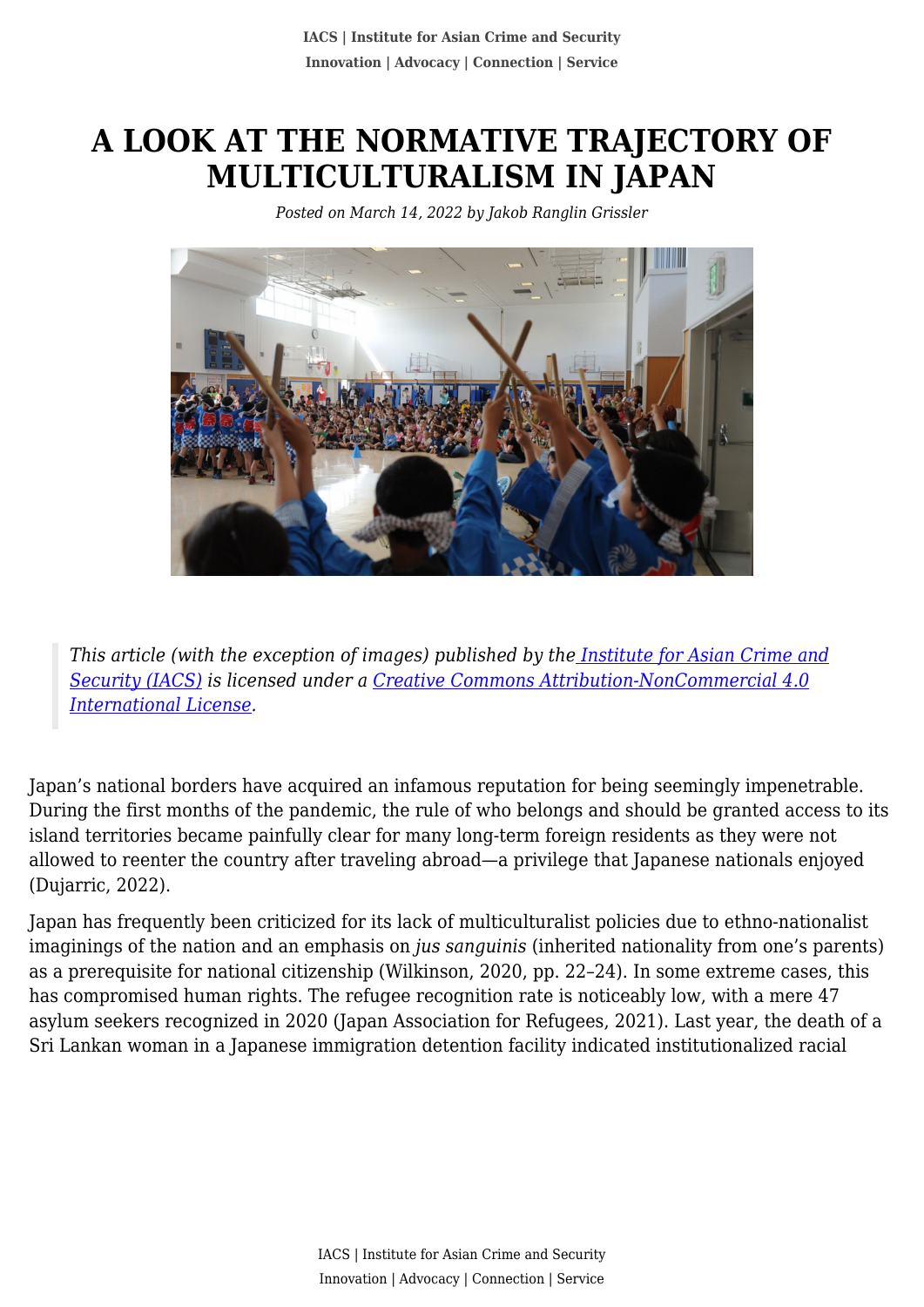needed medical care while being reportedly mocked by the staff (Nikkei Asia, 2021). discrimination and sparked controversy over Japan's immigration policies as she was denied urgently

Yet, there is a pressing demand for the accommodation of foreigners in Japan. A rapidly shrinking and aging population due to low birth rates has urged the government to relax certain border regulations to let in more foreign workers. Japan International Cooperation Agency (JICA) has predicted a need for a quadrupling of foreign workers to more than six million by 2040 (Ara, 2022). As foreigners keep flowing in, calls for providing equitable opportunities and living conditions for immigrants and minorities will become all-the-more frequent.

Multiculturalism might be just the thing that could even out such inequalities. Though nowadays the scapegoat for integration problems in many Western countries, the fundamental principles of multiculturalism – to even out inequalities through fair and differential treatment without having cultural homogeneity as a prerequisite for political inclusion (Fernández, 2013, p. 53) – that has become the foundation of the extension of civil rights to the diverse populations of the West, have not had the same impact in Japan. The Japanese multiculturalism, often referred to by the term *tabunka kyōsei* ("multicultural coexistence"), has been criticized for ostensibly celebrating cultural diversity, while doing so only under tightly circumscribed conditions (Morris-Suzuki, 2003, p. 173); for being limited to the regional (and not national) level (Iwabuchi, 2016); and for one-sidedly focusing on intercultural exchange and language acquisition for foreigners rather than civil rights (Shiobara, 2020). Much research has mapped out these and other shortcomings of Japanese multiculturalist policies, but the question of why multiculturalism has not become a norm in Japan is mostly overlooked. It has been pointed out that multiculturalist policies often have been driven by external pressure (Tarumoto, 2003, pp. 88–96) and future related policies would require an embrace of multiculturalism as a norm. Theories on international norm formation can, as this article will illustrate, provide a bird's eye view on the normative trajectory of multiculturalism in Japan.

Finnemore and Sikkink's (1998) life-cycle model of norm development has formed the standard prototype on which other models have built upon and can provide a rudimentary illustration of the normative development of multiculturalism in Japan. It is divided into three stages: *norm-emergence*; *norm cascade*; and *internalization*. In the norm emergence stage, so-called *norm entrepreneurs* persuade *norm leaders*, e.g., the local or other governments, to implement the new norm. This is done by *framing* that calls attention to and dramatizes the relevant issues, and these frames later form the public understanding of the norm. A tipping point is reached when a certain number of norm leaders adhere to the norm, which leads to the norm cascade stage, where the norm is widely diffused, and is lastly internalized as it becomes taken for granted.

Because of the physical similarity of the so-called "oldcomers," i.e. East Asians who immigrated to Japan or were forced there during the Pacific War, the emergence of the multiculturalist norm was delayed in Japan as their presence went largely unnoticed (Lie, 2001, pp. 23–24). But in the 1980s and -90s, a new wave of labor immigrants from Southeast Asia – the "newcomers" – made diversity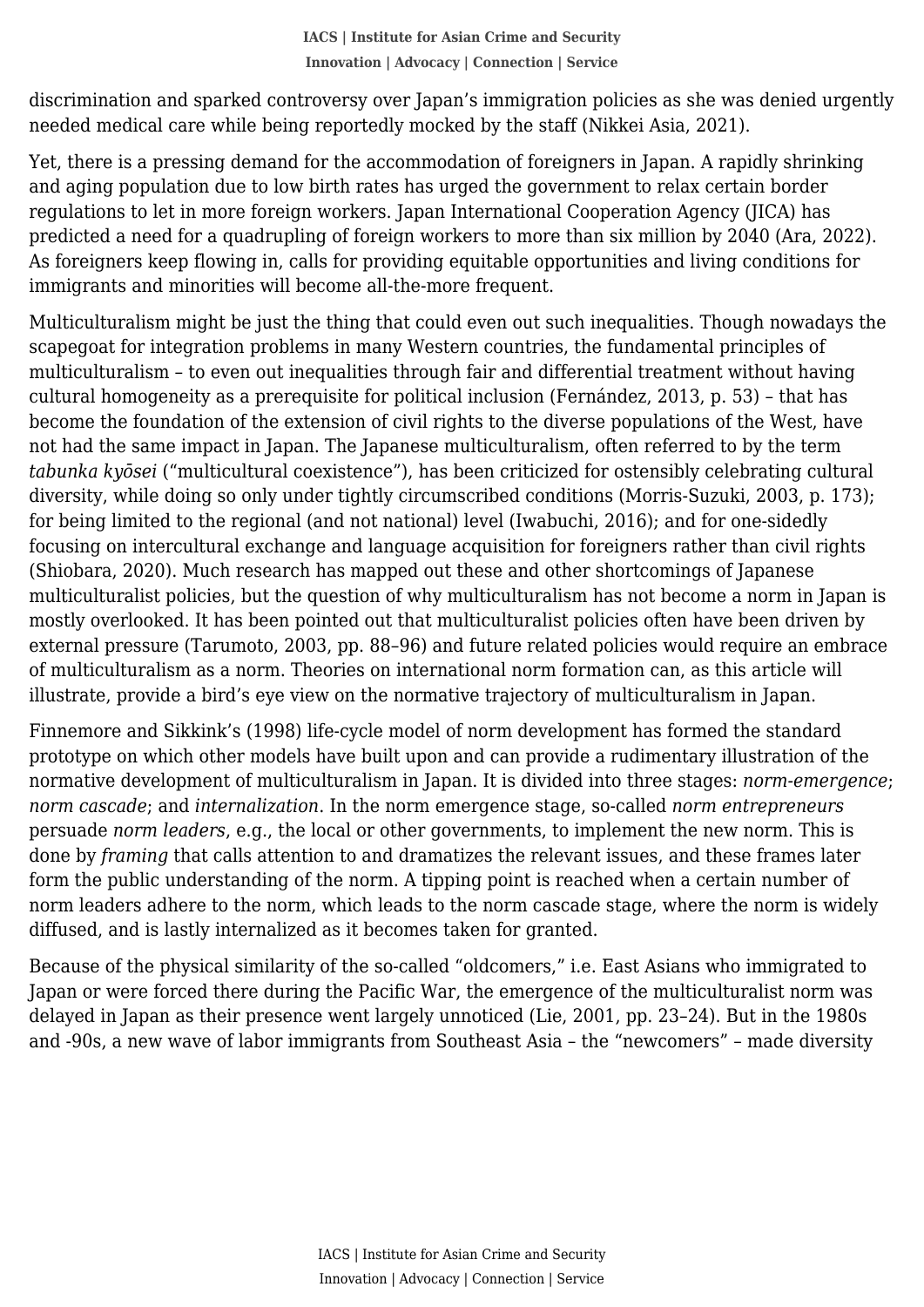the 1990s, *tabunka kyōsei*, derived from an expression used in Zainichi ("residing in Japan") visible and sparked multicultural debates. The Japanese term for multiculturalism that emerged in Koreans' social movements of the 1970s that protested the inequalities that arose from their lack of Japanese citizenship and was used in Kawasaki City to even out inequalities between the majority population and the big Korean population. It was thus an apt framing of the norm in line with the Western form of multiculturalism (Kashiwazaki, 2016, pp. 4–5). But as the concept became implemented in various *tabunka kyōsei* centers it assumed a new meaning. The *tabunka kyōsei* centers were established after the 1995 Hanshin-Awaji earthquake, where the need for language provisions to Japan-residing foreigners became evident. Thus, the term came to signify information provision and was effectively depoliticized, except for vague references to "mutual respect" (JICA, n.d, p. 13).

*Tabunka kyōsei* can be said to have reached the norm cascade stage as it reached a "tipping point" in 2005 when the Ministry of Internal Affairs and Communication (MIC) established the Committee for the Promotion of Multicultural Co-living that published a policy plan for the concept the following year to be implemented on the municipal level (MIC, 2006). By then, however, it came as a response to the cultural challenges of "newcomers" rather than the "oldcomers'" demands on civil rights – pressure on the national government from a group of municipalities with many newcomers are said to have partly pivoted the national policies (Yamane, 2017, pp. 153–154). The diffused concept thus served to promote intercultural communication rather than the extension of rights that the Western form of multiculturalism is known for. It has not seen much progression since either; Shiobara finds that *tabunka kyōsei* policies are "becoming increasingly informed by the blunt logics of paternalism, assimilationism, control and security" (2020, p. 34). Thus, an internalization of the multiculturalist norm is still far off.

References are often made to Japan's self-imposed isolation from most of the world's countries during the Edo period to describe its current inaccessibility for foreigners and ethnic minorities as a deep-rooted cultural problem. But multiculturalism is not incompatible with Japan – rather, it is only at the beginning of its trajectory. Something similar to the demographic evolution of big-scale labor immigration that many Western countries went through to rebuild their countries after World War II and pivoted multiculturalism is now taking place in Japan, albeit on a smaller scale. Foreigners, minorities and multiracial people are becoming increasingly more prominent in the Japanese media. The designation of the torch-lighting at the Tokyo Olympics to the half-Haitian tennis player Naomi Osaka epitomized the change that Japanese society is undergoing in forming a new vision of who belongs to the nation. The increased visibility and everyday interaction with cultural diversity will most likely have an impact on the advancement of the multiculturalist norm in Japan, but the restrictive border policies will make sure that it becomes a drawn-out process.

## **References**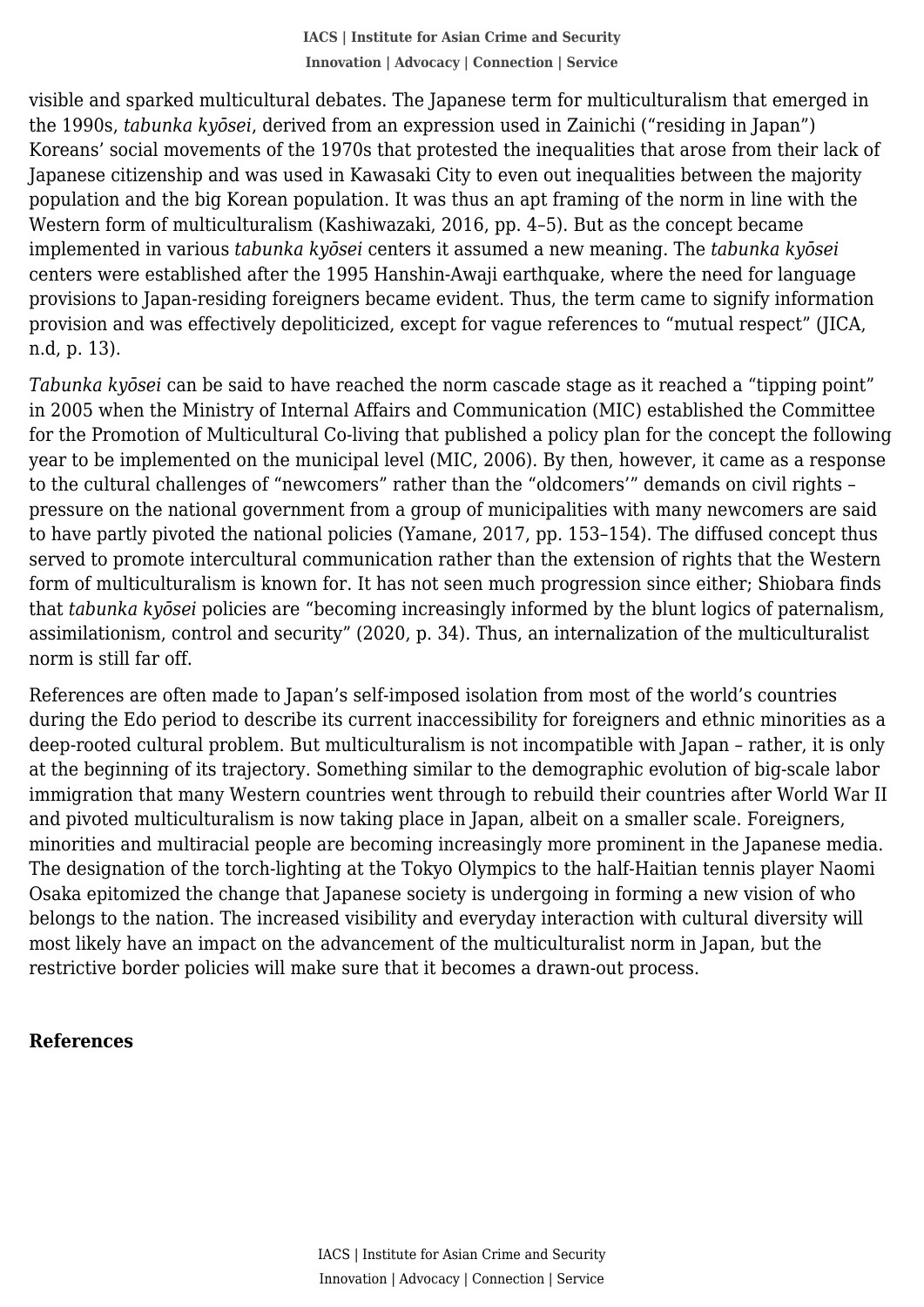**IACS | Institute for Asian Crime and Security Innovation | Advocacy | Connection | Service**

 *Shimbun*, February 4.<https://www.asahi.com/ajw/articles/14540272>. Ara, Chihiro. 2022. "Study: Japan will need 4 times as many foreign workers by 2040." *The Asahi*

Dujarric, Robert. 2022. "Japan is only harming itself by keeping its borders shut." *Nikkei Asia*, January 27.

[https://asia.nikkei.com/Opinion/Japan-is-only-harming-itself-by-keeping-its-borders-shut?fbclid=IwAR](https://asia.nikkei.com/Opinion/Japan-is-only-harming-itself-by-keeping-its-borders-shut?fbclid=IwAR3o5nDUbE7itJ4qQmy19BqKjIyRrzTpL4SNZVDfgv1CTMKHRFWntKuCMDU) [3o5nDUbE7itJ4qQmy19BqKjIyRrzTpL4SNZVDfgv1CTMKHRFWntKuCMDU.](https://asia.nikkei.com/Opinion/Japan-is-only-harming-itself-by-keeping-its-borders-shut?fbclid=IwAR3o5nDUbE7itJ4qQmy19BqKjIyRrzTpL4SNZVDfgv1CTMKHRFWntKuCMDU)

Fernández, Christian. 2013. "The Challenge of Multiculturalism: Political Philosophy and the Question of Diversity." In *Challenging Multiculturalism: European Models of Diversity*, ed. Raymond Taras. Edinburgh University Press: 52–72.

Iwabuchi, Koichi. 2016. "Multicultural Co-living (tabunka kyosei) in Japan: Localized Engagement without Multiculturalism." In *Multiculturalism in East Asia: A Transnational Exploration of Japan, South Korea and Taiwan*, eds. K. Iwabuchi, H. M. Kim & H. C. Hsia. Rowman and Littlefield Publishers: 55–68.

Japan Association for Refugees. 2021. "JAR Annual Report." *Japan Association for Refugees*. [https://www.refugee.or.jp/wp-content/uploads/2022/02/jar-ar\\_2020\\_en.pdf](https://www.refugee.or.jp/wp-content/uploads/2022/02/jar-ar_2020_en.pdf).

Japan International Cooperation Agency. 2007. "*Tabunka kyōsei shakai no keisei to Nihon ni okeru torikumi ni kansuru genjō bunseki*" . *Japan International Cooperation Agency*, March: 1–25.

Kashiwazaki, Chikako. 2016. "Multicultural Discourse and Policies in Japan: An Assessment of Tabunka Kyōsei." *The Gakushuin Journal of International Studies*, 3, March: 1–15.

Lie, John. 2001. *Multiethnic Japan*. Harvard University Press.

Ministry of Internal Affairs and Communications. 2006. "*Tabunka Kyōsei no Suishin ni Kansuru Kenkyūkai – Hōkokusho: Chiiki ni okeru Tabunka Kyōsei ni mukete"* . *Ministry of Internal Affairs and* Communication. [https://www.soumu.go.jp/kokusai/pdf/sonota\\_b5.pdf](https://www.soumu.go.jp/kokusai/pdf/sonota_b5.pdf).

Morris-Suzuki, Tessa. 2003. "Immigration and citizenship in contemporary Japan." *Japan - Change and Continuity*, eds. J. Graham, J. Maswood & H. Miyajima. Routledge: 171–186.

Nikkei Asia. 2021. "Japan immigration center mistreated Sri Lankan before her death: probe." *Nikkei Asia*, August 10.

[https://asia.nikkei.com/Spotlight/Japan-immigration/Japan-immigration-center-mistreated-Sri-Lankan](https://asia.nikkei.com/Spotlight/Japan-immigration/Japan-immigration-center-mistreated-Sri-Lankan-before-her-death-probe) [-before-her-death-probe](https://asia.nikkei.com/Spotlight/Japan-immigration/Japan-immigration-center-mistreated-Sri-Lankan-before-her-death-probe).

Shiobara, Yoshikazu. 2020. "Genealogy of tabunka kyōsei: A Critical Analysis of the Reformation of the Multicultural Co-living Discourse in Japan." *International Journal of Japanese Sociology*, 29: 22–38.

Tarumoto, Hideki. 2003. "Multiculturalism in Japan: Citizenship Policy for Immigrants." *International*